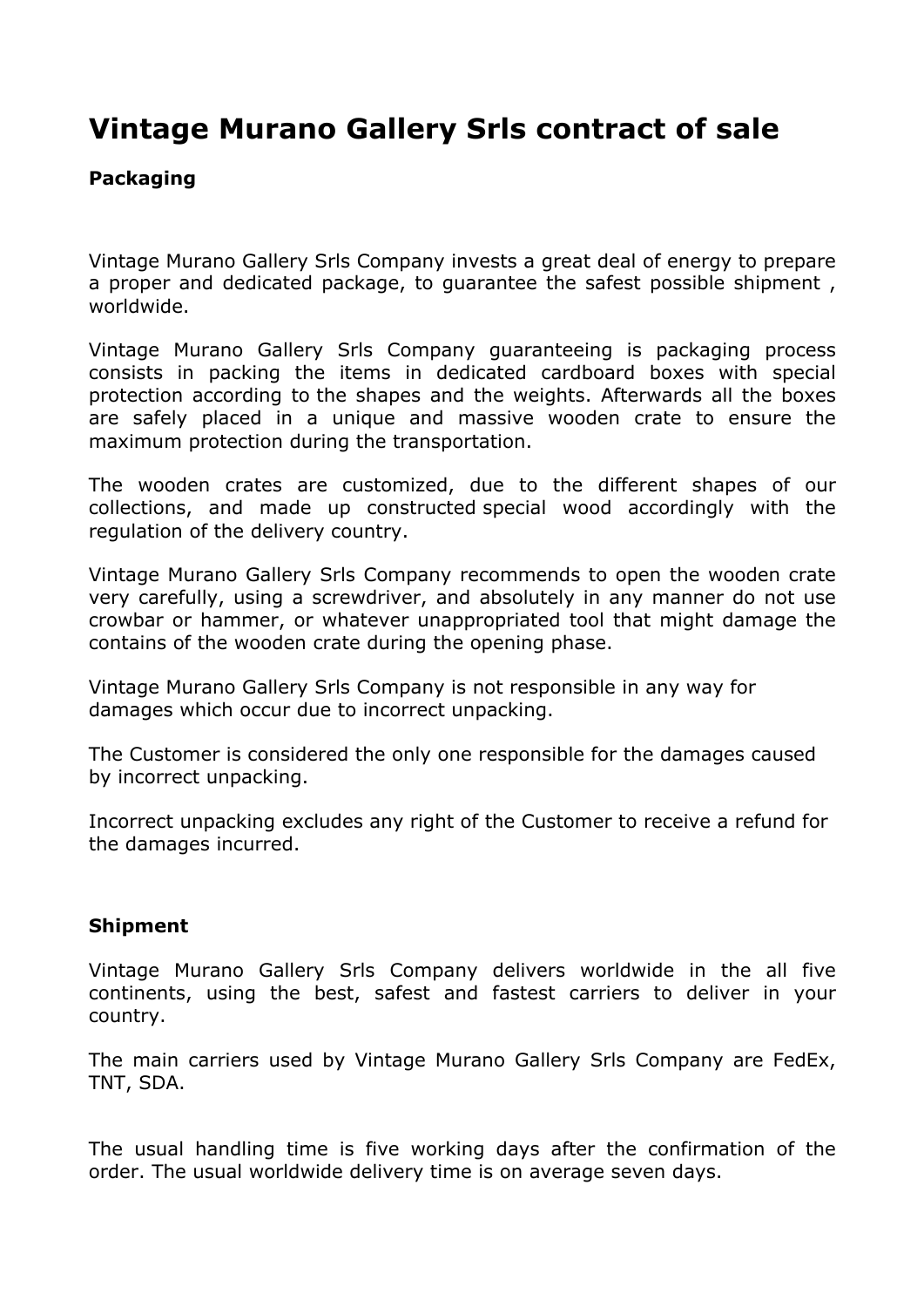The purchased items will be delivered at the ground level, in front of the property's entrance.

Vintage Murano Gallery Srls Company provides its customers with a tracking number, immediately after the shipment procedure begins.

Thus the customers are able to follow the shipment during the entire delivery process.

#### **Price**

All the prices are not including any duties, taxes, or import duties of the customer's country. These costs will be charged directly to the customer.

All the prices do not include any shipping costs. The shipping prices are quoted separately and are in addition to the price of the items.

#### **Order acceptance**

Vintage Murano Gallery Srls Company has the right to accept, or decline any received order.

In case of rejection, the customer does not have any right for claiming the rejected order.

The customer does not have any rights to advance any claim against Vintage Murano Gallery Srls in any way.

#### **Payment Methods**

Bank Wire: by selecting the payment method Bank Wire, all the information for the bank transfer will be displayed at the end of the checkout process.

Credit card: the accepted cards are Visa and MasterCard.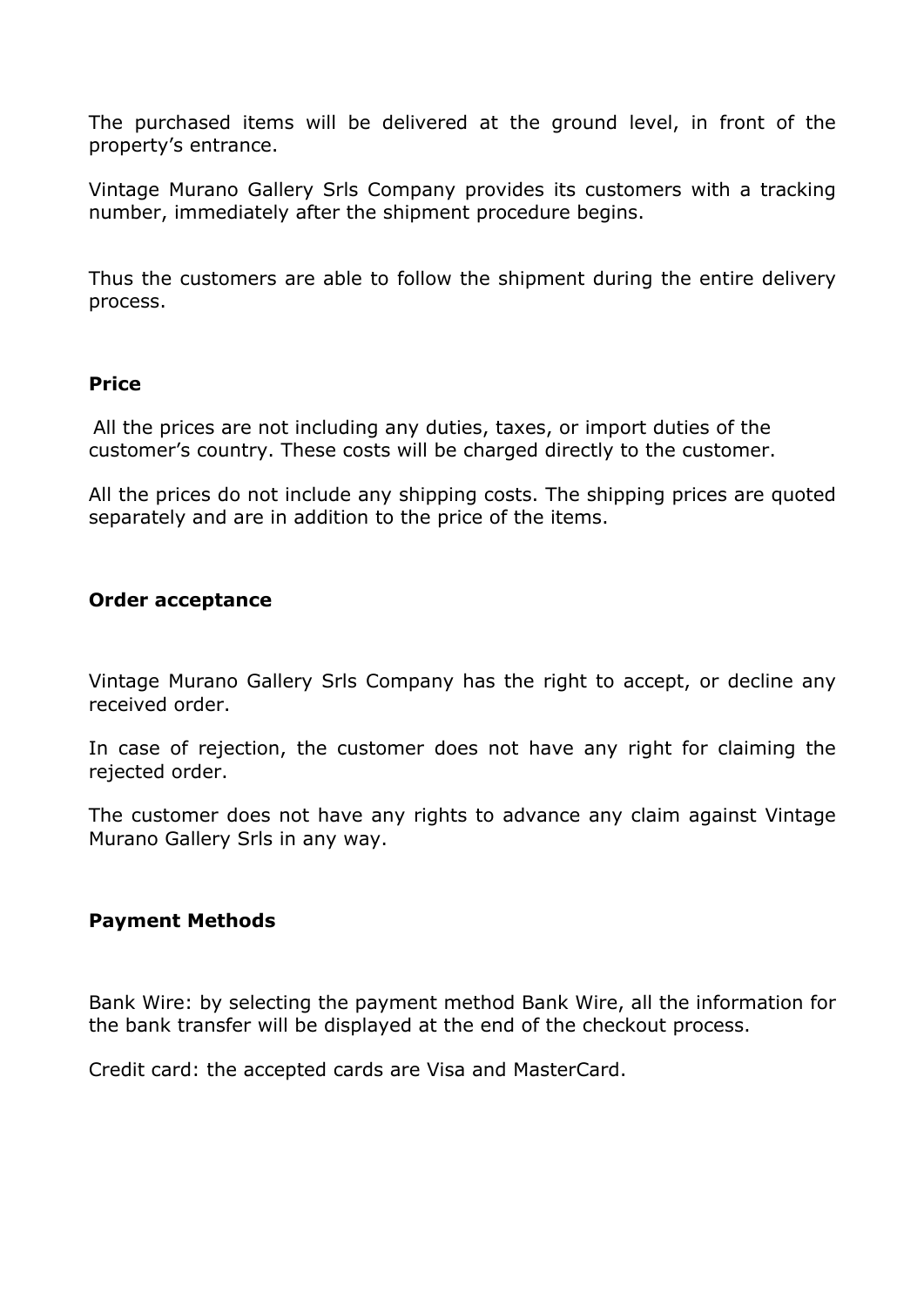# **Item's installation**

Vintage Murano Gallery Srls Company takes care of its customers from the buying phase, through the delivery phase, to the final installation. This is the reason why the masterpieces of Vintage Murano Gallery come with a detailed Manual of Installation.

The Manual of Installation contains all the detailed instructions, with the pictures and the descriptions of each step required for the installation.

By following the instructions step by step, the installation will be a total success.

When, according to the Manual of Installation, the connection of the electrical wire (power supply cable) is required, Vintage Murano Gallery Srls Company recommends you employ an expert electrician, who can ensure that everything concerning the electrical system is in accordance with your electrical standards, before to connecting the item on your electrical line.

Vintage Murano Gallery is not responsible in any manner for any damage or malfunctioning to the electrical system of your home or property and neither about the sold items.

#### **Warranty**

Vintage Murano Gallery Srls Company, in accordance with the law, offers a warranty of one year, for all of the parts of the chandelier except for the electrical system, and except for the damages incurred by the improper use of the purchased item.

Vintage Murano Gallery Srls Company is not responsible for the electrical system and electrical installation in any way.

All unconformities must be reported within two months from the date of item's reception.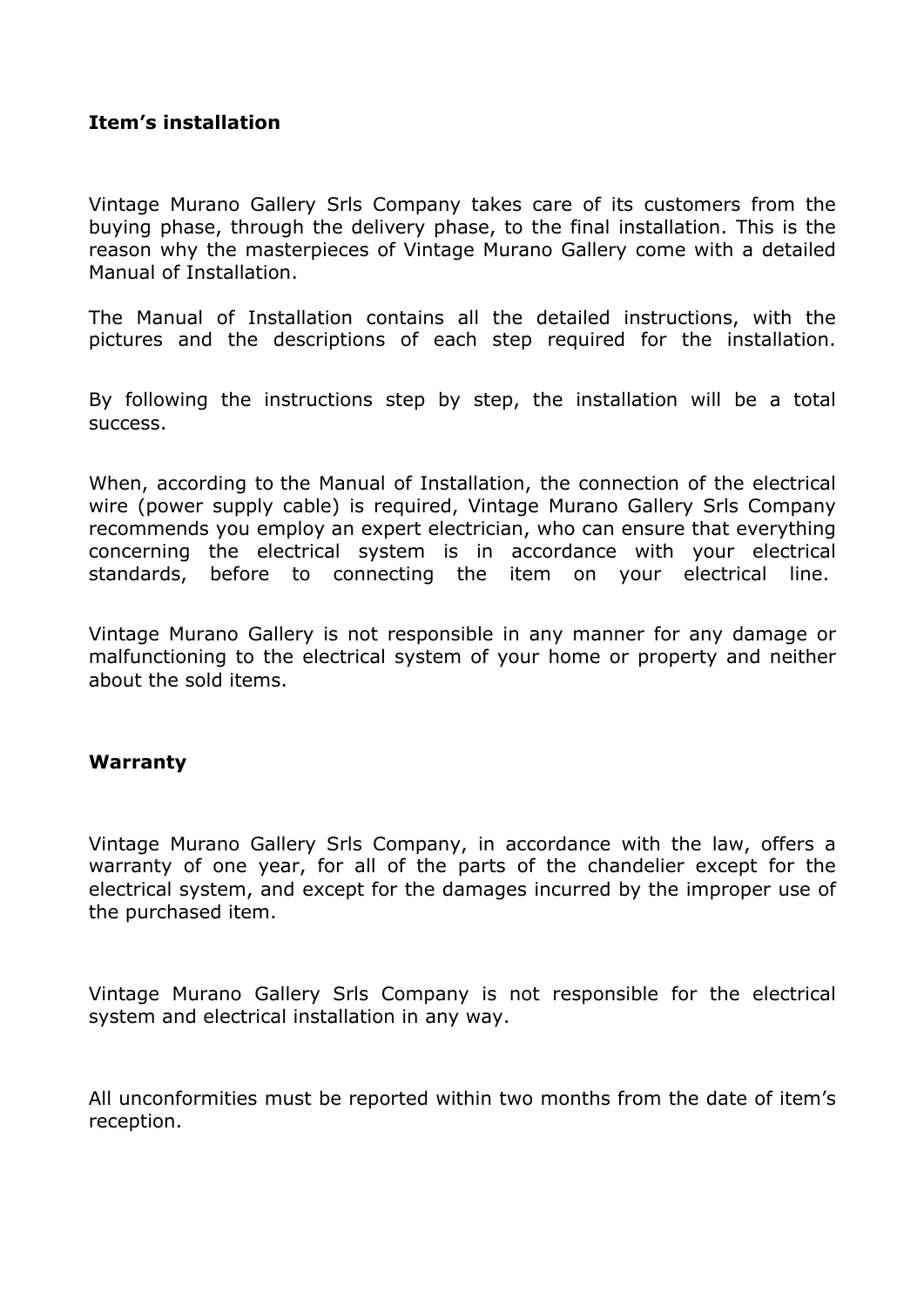# **Return and Refund Policy**

In agreement with the Italian Legislative Decree n.185 dated 05/22/1999, which regulates the sale "at distance" through the internet or by telephone, Vintage Murano Gallery Srls Company offers the opportunity to return the items, only to private buyers, and not to business buyers, and only by following Vintage Murano Gallery Srls Company rules.

# **Vintage Murano Gallery Srls Company Return rules**

1) The customer must contact Vintage Murano Gallery Srls Company, by email, within 14 calendar days, counting from the receiving date of the purchased item. Only once the agreement by both parties has been placed, by email, it will be possible to return the items in the agreed manner, back to Vintage Murano Gallery Srls Company ( Via Alcide De Gasperi, 11, 36030 Villaverla (VICENZA), ITALY).

2) The items must be returned intact, in their original packaging, complete with all the parts, including documentation and accessories, without any damage.

3) The shipment of the purchased items, under the return procedure, will be the buyer's responsibility, who has to ensure the arrival of the purchased items at Vintage Murano Gallery Srls Company.

After having received the confirmation to return the purchased items, the customer has to return the items within 20days, at Vintage Murano Gallery Slrs Company located in: Via Alcide De Gasperi, 11, 36030 Villaverla (VICENZA), ITALY.

4) Vintage Murano Gallery Srls Company will refund entirely the price of the purchased items within one week after having received the items, and only if the items are returned in perfect condition, completely intact and with all the documents and accessories. As per point number2 here above.

5) Vintage Murano Gallery will reserve the right to refund only part of the entire value of the returned item, in case the items are returned with unconformities described at the previous points, here above, in the contract of sale.

6) The time to return the entire amount is only related to the bank system and absolutely not by Vintage Murano Gallery Srls Company in any way. Vintage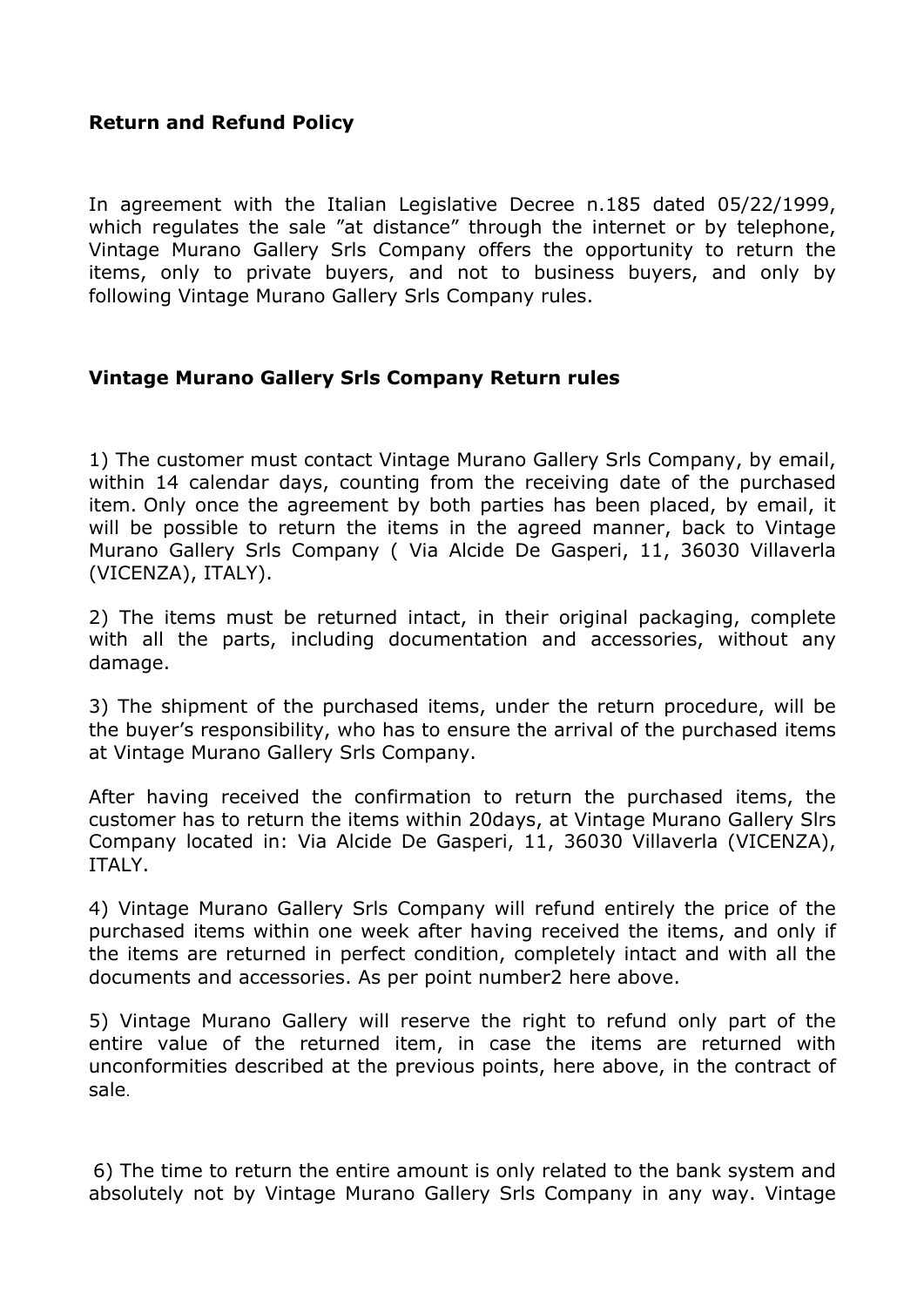Murano Gallery Srls Company will never be considered responsible for the delay in the return of the established amount.

The shipping costs for sending and returning the items will be charged entirely to the customer. The customer will not be granted any refund, in regards to the shipment.

# **Complains**

For any complainsts contact Vintage Murano Gallery Srls Company at:

Vintage Murano Gallery Srls,

Via Alcide De Gasperi,11

Villaverla, 36030 (VICENZA)

Email: vmg@vintagemuranogallery.com

or through our contact page.

# **Country of legislation**

The remote sales agreement between the buyer and Vintage Murano Gallery Srls Company is considered concluded in Italy and governed by the Italian law and legislation. Any judicial dispute is under the Italian authority of Vicenza.

#### **Privacy**

All the personal information that will be registered in the website www.vintagemuranogallery.com will be used by Vintage Murano Gallery Srls Company, and will be used only for the execution of the contract of sale.